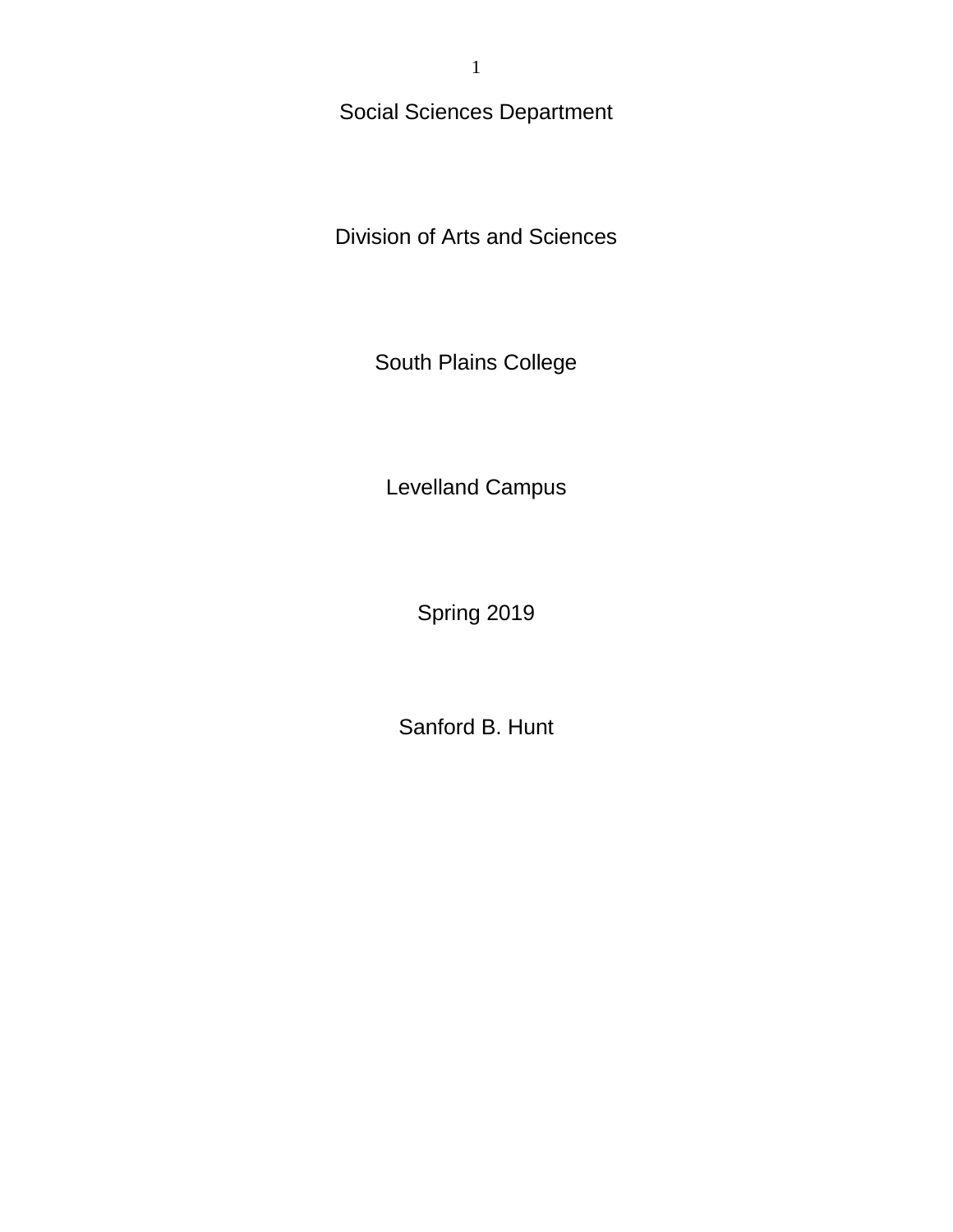**Common Course Syllabus History 1302 Department of History**

**Department:** Social Sciences

**Discipline:** History

**Course Number:** HISTORY 1302

**Course Title:** United States History II

**Credit:** 3 Lecture, 0 Lab

**Foundational Component Area of Core Curriculum**: American History

**Prerequisites:** TSI compliance in Reading

**Available Formats:** Conventional, INET, ITV

**Campus:** Levelland, Reese, ATC, Plainview

**Textbook:** Varies according to instructor.

**Course Specific Instructions:** Each instructor will attach his/her course with specific instructions.

#### **Course Description:**

A survey of the social, political, economic, cultural, and intellectual history of the United States from the Civil War/Reconstruction era to the present. United States History II examines industrialization, immigration, world wars, the Great Depression, Cold War and post-Cold War eras. Themes that may be addressed in United States History II include: American culture, religion, civil and human rights, technological change, economic change, immigration and migration, urbanization and suburbanization, the expansion of the federal government, and the study of U.S. foreign policy.

### **Course Objectives:**

- 1. **critical thinking:** to include creative thinking, innovation, inquiry, and analysis, evaluation, and synthesis of information.
- 2. **communication:** to include effective development, interpretation and expression of ideas through written, oral and visual communication.
- 3. **social responsibility:** to include intercultural competence, knowledge of civic responsibility, and the ability to engage effectively in regional, national, and global communities.
- 4. **personal responsibility:** to include the ability to connect choices, actions, and consequences to ethical decision-making.

**Course Purpose:** To acquaint students with the diversity of American history and to promote critical thinking in interrelating the past to the present. Fundamentally, the course promotes general understanding of a body of knowledge any student should know .

**Course Requirements:** To maximize a student's potential to complete this course, he/she should attend all class meetings, complete all homework assignments and examinations in a timely manner, and complete all other projects or papers as assigned in the instructor's specific instructions.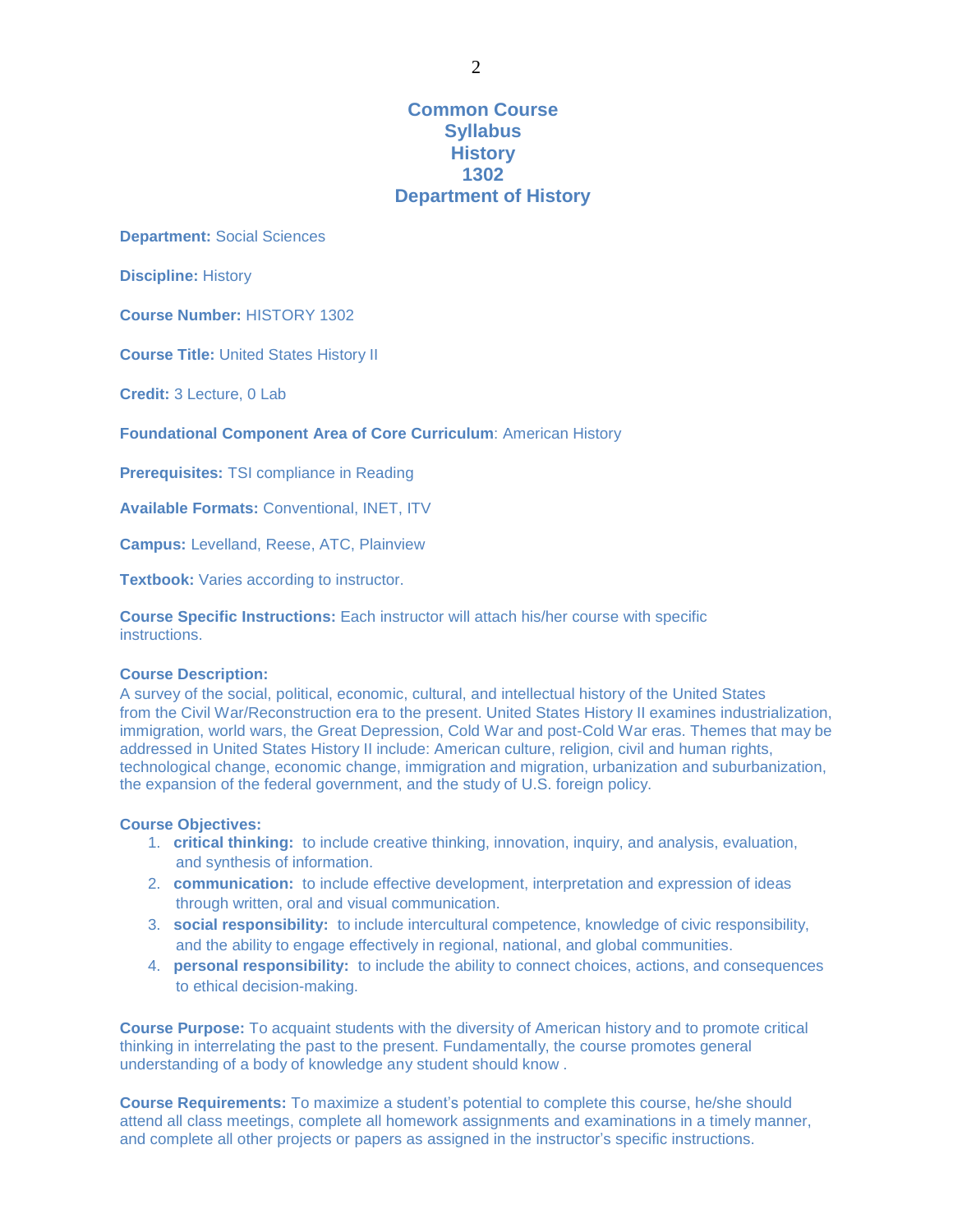**Course Evaluation:** See the instructor's course information sheet for specific items used in evaluating student performance.

**Attendance Policy:** Whenever absences become excessive and in the instructor's opinion, minimum course objectives cannot be met due to absences, the student will be withdrawn from the course. Each instructor will have additional information about attendance on his/her course information sheet.

**Learning Outcomes:** Upon successful completion of this course, students should be familiar with the evolution of the nation and its role in the world from the mid-nineteenth century to the early twenty-first century. This would include the following themes:

- □ American culture
- **n** religion
- civil and human rights
- □ technological change
- □ economic change
- **immigration and migration**
- urbanization and suburbanization
- $\Box$  the expansion of the federal government
- □ the study of U.S. foreign policy

**Learning Outcomes:** Upon successful completion of this course, students will:

- □ Create an argument through the use of historical evidence.
- □ Analyze and interpret primary and secondary sources.
- □ Analyze the effects of historical, social, political, economic, cultural, and global forces on this period of United States history.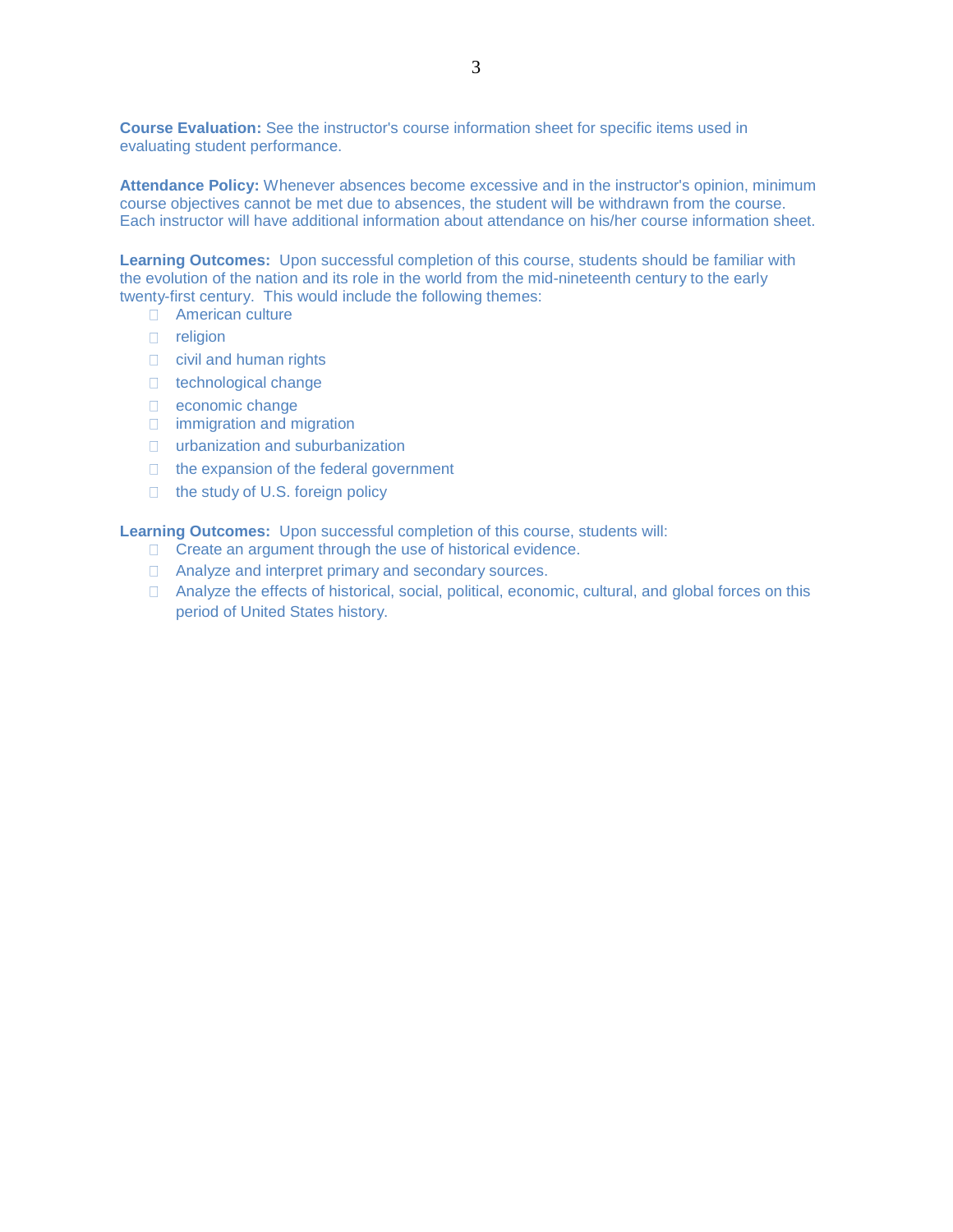### HIST 1302 **U. S. History from 1877**

| Instructor:   | S. B. Hunt                                                                            |  |  |  |
|---------------|---------------------------------------------------------------------------------------|--|--|--|
| Contact:      | 806-716-2463; shunt@southplainscollege.edu                                            |  |  |  |
| Office:       | LC 125C (Lubbock Center)                                                              |  |  |  |
| Office Hours: | 9:00 – 9:45 AM, Monday and Wednesday at Lubbock Center; 11:00 – Noon on Friday at     |  |  |  |
|               | Lubbock Center; 3:00 – 3:45 PM Monday and Wednesday at Reese Center, Room 318F        |  |  |  |
|               | (Building 3); 11:00 – 12:30 Tuesday and Thursday at Lubbock Center or by appointment. |  |  |  |

Meetings can also be conducted via Collaborate Ultra on Blackboard.

#### **Required Texts & Materials:**

- 1. Text: <http://openstaxcollege.org/textbooks/us-history>
- 2. Equipment: one clean 4 gigabyte USB flash drive (aka "thumb drive," "jump drive" or "stick drive")
- 3. Access to Microsoft Word

## **Exam Structure and Assessment Policy (Grading):**

**Exams** (65%)**:** There will be three major exams during the semester, two unit exams and a final. These will cover materials in the lecture, and readings. Each will consist of essay or id questions and 20- 40 multiple choice questions. Your **exam average** will account for 65**%** of your overall grade.

**Reading quizzes and "in-class quizzes"** (10%)**:** Students will be tested weekly on assigned readings and current class materials. **Readings assigned in the class schedule must be completed by the indicated class.** The average of the quiz scores will constitute 10% of your final grade.

**Book analysis** (20%): A roughly 5-page analysis of a book approved by the professor on a subject with relevance to the subject matter of the course.

**Class Participation** (5%)**:** This class is one in which the student is required to **think** about the concepts being discussed and to participate in discussions. **Mere presence in the class room in no way guarantees a passing grade.**

**Grading:** The grade scale will be as follows: 90-100=A; 80-89=B; 70-79=C; 60-69=D; 59 or below = F.

**Attendance:** Regular attendance is mandatory; attendance will be taken. It is in **your best interest** to attend class regularly and on time. Material that will be covered in class goes well beyond the assigned reading, i.e. many questions that will be on exams come exclusively from lectures rather than the book. If you DO miss a class, **y***ou and you alone* are responsible for finding out what you missed from a classmate. I do not repeat lectures in office hours. Any student who misses more than five class sessions shall be dropped with a grade of "X" if the student has a passing grade average at that time. If the student is failing, due to poor work or missing assignments, the student will be assigned a grade of "F".

**An absence is defined as failing to attend class, missing 15 or more minutes of class, or leaving class without the instructor's approval. Additionally, a student accrues an absence each time he or she accumulates a total of three late arrivals (i.e. 5+ minutes late). Whenever feasible, students should let the instructor know about expected absences as soon as possible.**

Students who have approved absences for athletic or other school approved activities should provide a schedule within the first two weeks. Students who miss classes or exams due to verifiable circumstances such as medical emergencies should provide the documentation to the professor or facilitator as soon as they return to classes.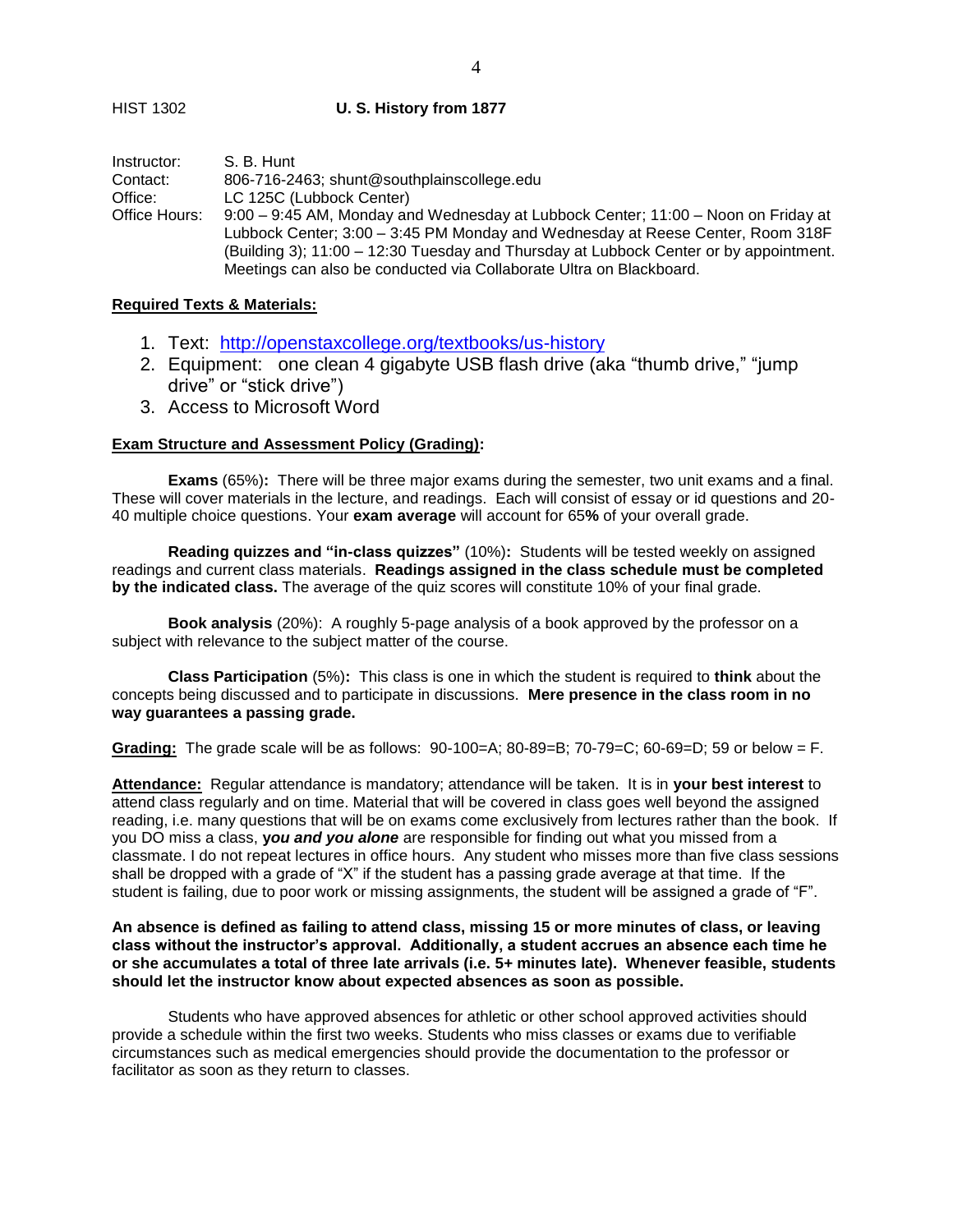5

**Student Performance**: You must maintain your standards throughout the duration of the semester. There will be no extra credit and there will be little time for playing "catch-up." **If you fail four (4) "inclass" or reading quizzes, you will be dropped from the class with a failing grade with no further warning.** If you fail to submit required work on time, you may also be dropped from the class at the discretion of the instructor.

## **GENERAL POLICIES**

- **BEHAVIOR IN CLASS: Students are expected to be considerate of one another as well as of the instructor.** Conduct that interferes with other students' right to learn will not be tolerated. Laptops and touchpads may be used in class except during examinations. **Turn off cell phones before class.**
- **GETTING HELP:** Office hours are listed above. I will always available at those times on a "walk in" basis. My email address is also listed. Come see me or email me if you have a problem with reading, lecture, or assignments. If you are having difficulty of any sort, **the sooner you ask for help, the easier the solution to your problem will be**. If you come in at the last minute, about all I will be able to do for you is offer tissues to wipe your eyes. Whatever the problem, ask for help. There are no stupid questions. If you don't know----ask.
- **HONESTY:** Honesty is the expected standard. **Plagiarism and cheating** will not be tolerated and can be grounds for dismissal from South Plains College. Incidents of cheating on examinations will also result in failure of the course and potential consequences such as dismissal from South Plains College.

## **SPECIAL CONSIDERATIONS**

**Student Absence for Observation of Religious Holy Days**: A student who is absent from classes for the observation of a religious holy day shall be allowed to take an examination or complete an assignment scheduled for that day within a reasonable time after the absence **if, not later than the fifteenth day after the first day of the semester, the student had notified the instructor of each scheduled class that the student would be absent for a religious holy day.**

**Campus Concealed Carry - Texas Senate Bill - 11 (Government Code 411.2031, et al.) authorizes the carrying of a concealed handgun in South Plains College buildings only by persons who have been issued and are in possession of a Texas License to Carry a Handgun. Qualified law enforcement officers or those who are otherwise authorized to carry a concealed handgun in the State of Texas are also permitted to do so. Pursuant to Penal Code (PC) 46.035 and South Plains College policy, license holders may not carry a concealed handgun in restricted locations. For a list of locations, please refer to the SPC policy at:** 

**[\(http://www.southplainscollege.edu/human\\_resources/policy\\_procedure/hhc.php\)](http://www.southplainscollege.edu/human_resources/policy_procedure/hhc.php) Pursuant to PC 46.035, the open carrying of handguns is prohibited on all South Plains College campuses. Report violations to the College Police Department at 806-716-2396 or 9-1-1.**

**Americans with Disabilities Act:** Any student who, because of a disabling condition, may require some special arrangements in order to meet course requirements should contact the instructor as soon as possible to make necessary accommodations. Students should present appropriate verification for Disabled Students Services, Dean of Students Office.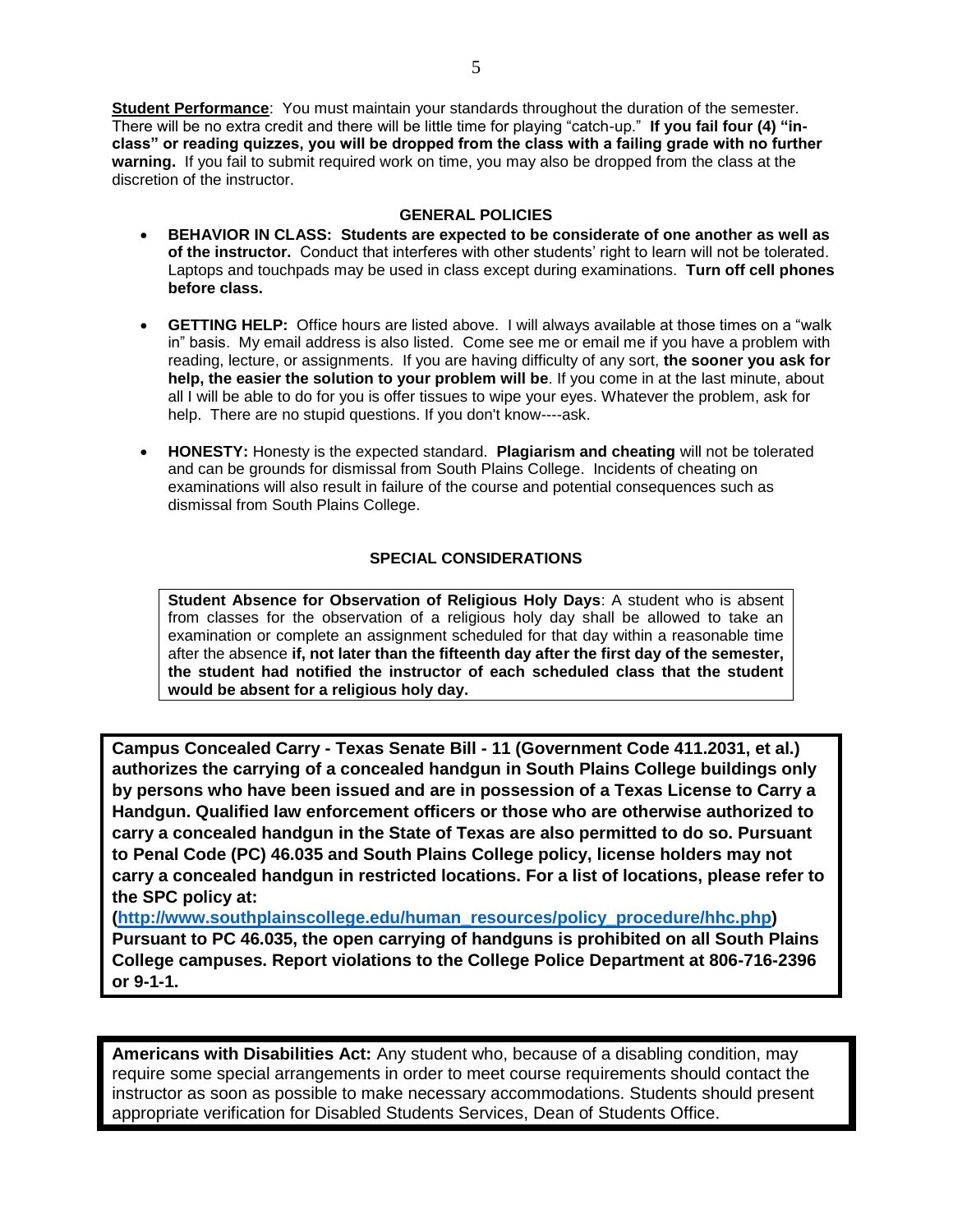*Diversity Statement:* In this class, the instructor will establish and support an environment that values and nurtures individual and group differences and encourages engagement and interaction. Understanding and respecting multiple experiences and perspectives will serve to challenge and stimulate all of us to learn about others, about the larger world and about ourselves. By promoting diversity and intellectual exchange, we will not only mirror society as it is, but also model society as it should and can be.

I will accommodate students who have the appropriate documentation of disability. Document or not, however, see me during the first week of class. Whatever the problem, we will work together to find a solution.

You are encouraged to communicate directly with me in person or via the Blackboard message center (use the e-mail address provided above only in an emergency). If you send an e-mail, put your name and class number in the subject line.

## **ANALYTICAL PAPERS**

Some history classes have long essay questions on their exams; some require formal term papers. This class combines a minimal degree of independent study, reading, and analysis into a relatively painless exercise that I call "analytical essay." While you **do** have to read a book, **you** choose the book, there is much less time wasted on deciding what to write, and there is a greater opportunity to get help, revise and earn an excellent grade. Directions and a more detailed explanation of the essay can be found on Blackboard in the course menu.

# **The grade on the book analysis will constitute 20% of your overall grade for this course.**

| Book selection deadline: | 21 January (request approval no later than 11:30 PM)        |
|--------------------------|-------------------------------------------------------------|
|                          | Final submission deadline: 8 April (no later than 11:30 PM) |